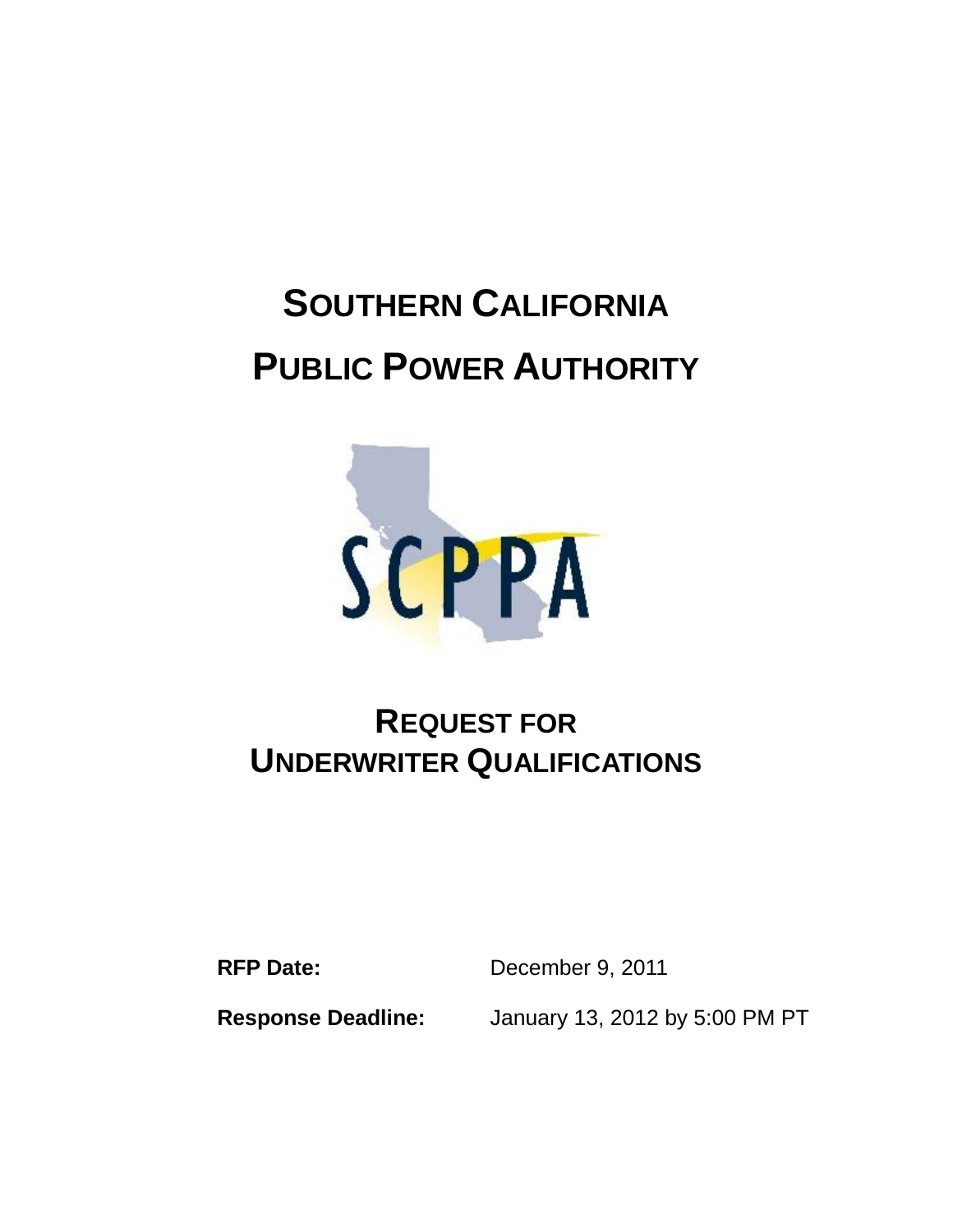# **REQUEST FOR UNDERWRITER QUALIFICATIONS**

# **Purpose**

The Southern California Public Power Authority ("SCPPA" or the "Authority") is soliciting proposals from qualified firms to potentially serve as senior manager(s) or comanager(s) on future financings and refinancings. The Authority expects to qualify a pool of firms ("the SCPPA Underwriter Pool") from which SCPPA will select senior manager(s) or co-manager(s) as needed for underwriting services during the next three year period starting in early 2012. SCPPA's existing separate pools of underwriters for general projects and for renewable energy projects will no longer be utilized after the selection of the current combined underwriter pool.

Firm assignments, for individual financings in the future, will be made based in part on value-added financing and refinancing proposals recommended to the Authority by individual firms within the pool, and other relevant factors such as firm experience and fees. Assignments will be established at the time of each transaction from firms selected from SCPPA's Underwriter Pool. The Authority does not guarantee that all firms within the pool will participate in transactions during the assignment period and reserves the right to determine the number of firms selected for each transaction. While SCPPA does not anticipate making changes to the underwriting pool within the first three years, SCPPA does retain the right to make changes for any reason without liability or cost to SCPPA.

# **Background**

SCPPA is a joint powers agency comprising eleven municipal utilities and one irrigation district. SCPPA's members consist of the municipal utilities of Anaheim, Azusa, Banning, Burbank, Cerritos, Colton, Glendale, Los Angeles, Pasadena, Riverside, Vernon, and the Imperial Irrigation District. Further information about SCPPA and its projects can be found on its website.

# **Questions**

#### **A. General Firm Information**

- 1. Provide the names, post addresses, telephone numbers, and email addresses of the two principal contacts from your firm which SCPPA would contact for all future engagements.
- 2. Which representatives from your firm will SCPPA see and interact with on an ongoing basis? Which representatives from your firm's underwriting desk would SCPPA work with on pricing transactions? Why do you believe these individuals are the best representatives from your firm for this job? Provide detailed information regarding these individuals' public power resumes and the value you believe that each will add to SCPPA?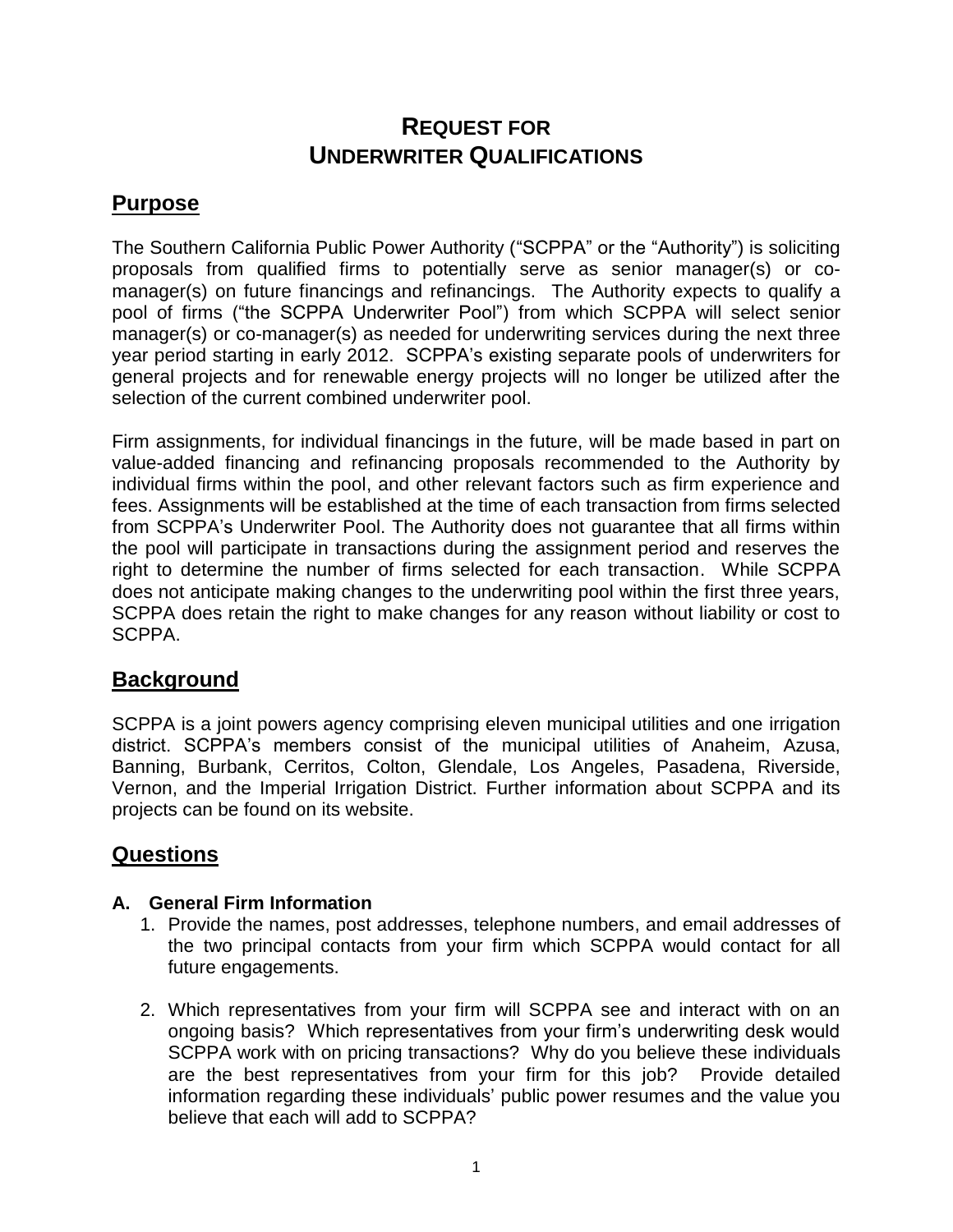- 3. Please describe any significant restructuring, organizational change, or personnel turnover at your firm or within the municipal banking, underwriting, or trading divisions which you believe would be of interest to SCPPA.
- 4. If applicable, provide credit ratings by nationally recognized rating organizations (short and long-term debt) of your firm, and its related subsidiaries and/or affiliates that may provide products and/or services to SCPPA.
- 5. Indicate if your firm is involved in any Securities Exchange Commission (SEC) investigation regarding municipal sales methods, security dealings, underwritings, or related practices. Please disclose the status of such matters to the extent possible.
- 6. Indicate if your firm and/or any of your subsidiaries or affiliates are involved in any pending or threatened litigation, administrative proceedings or federal/state/city investigations, audits, subpoenas, or other information requests arising from the conduct of your municipal business activities. Please disclose the nature and status of such matters to the extent possible.
- 7. List any sanctions or penalties brought against your firm or any of its personnel (including suspension or disbarment) by any regulatory or licensing agencies involving state or local governments. Include a description of the reasons for the sanction or penalties and whether such sanctions or penalties are subject to appeal.
- 8. What is your firm's view regarding Corporate Citizenship? Describe your firm's commitment to creating social and economic opportunities for the people and business in Southern California. Include information such as, but not limited to, development or participation in any charitable programs or scholarships, and policies with regard to the use of women-owned, minority-owned and disadvantaged business enterprises.

#### **B. General Qualifications**

Please describe what your firm views its value-added has been to SCPPA over the last five years?

#### **C. Senior Manager or Co-Manager Interest**

Indicate whether your firm would like to be considered as a senior manager or as a comanager for SCPPA's underwriting pool. Certain questions below do not pertain to firms interested only in consideration as a co-manager. Firms interested in serving as senior manager will automatically be considered for co-manager positions.

#### **D. Firm Experience**

For purposes of this section, firm experience should be specific to the responding firm and should not include information about experience of members of your team which was acquired while employed by a different firm. Information about individual team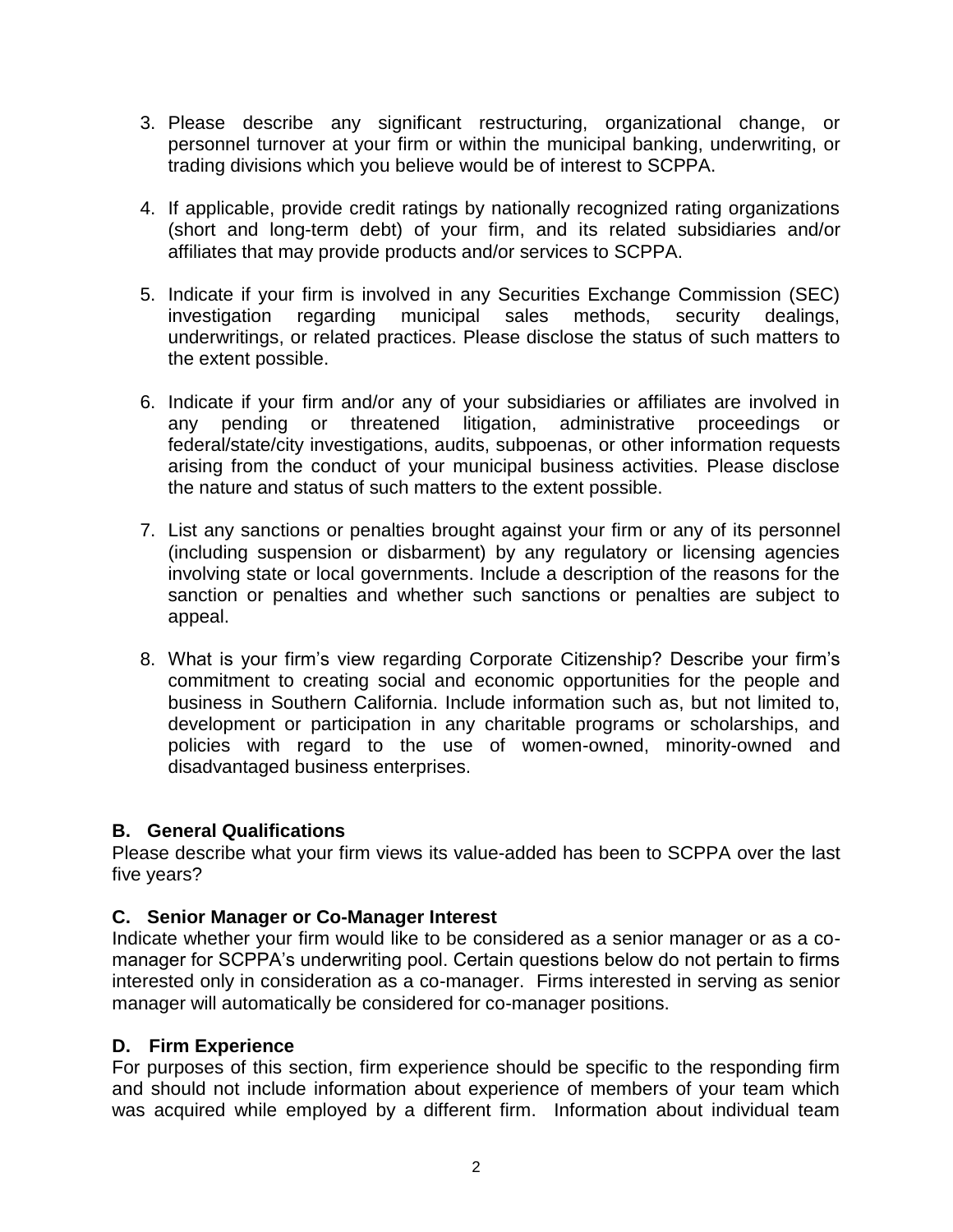member experience can be included in resumes in an appendix. These will not be counted towards the page limit.

Provide both the number of transactions and total par amount of transactions which your firm has completed as a senior manager only, for each of the following categories: 2009, 2010, and 2011 national transactions, 2009, 2010, and 2011 national public power transactions, 2009, 2010, and 2011 California transactions and 2009, 2010, and 2011 California public power transactions.

Responses should be provided in a form similar to the form of table given below. Transactions with multiple senior managers can be claimed under number of transactions by all senior managers and should be claimed in proportion to SDC credit received under total par amount.

| <b>Senior Managed Transactions</b> |                 |          |            |            |
|------------------------------------|-----------------|----------|------------|------------|
|                                    | Applicable Year |          |            |            |
| Transaction                        |                 | National |            | California |
| Category                           | National        | Public   | California | Public     |
|                                    |                 | Power    |            | Power      |
| Par Amount                         |                 |          |            |            |
| #                                  |                 |          |            |            |
| Transactions                       |                 |          |            |            |

Please also include a table listing the details for each of the National and California public power transactions your firm has completed since 2009 as an Appendix. These tables will not be included in the page limit.

Please provide 3 case studies (with references which are not SCPPA related) your firm believes demonstrate the type of relevant value added you would bring to SCPPA as a member of its underwriting pool. Please have 1 case study for each for the following: National public power account, California public power account, and a renewable transaction. If your firm does not have case studies across these three areas please provide case studies for clients that are most similar to SCPPA in financing needs.

Please include any other relevant experience related information you believe is important to SCPPA as it evaluates your proposal.

#### **E. Transaction Pricing**

- 1. What is your opinion regarding the appropriate way to treat "Professional Retail" (e.g. institutional vs. retail, AON, group net, net designated)? Would your firm have the same answer if it were book-runner vs. co-manager? What generates the best value for SCPPA?
- 2. What are your firm's views regarding the group net vs. net designated debate? What do investors want to see? What generates the best value for SCPPA?
- 3. What investor accounts do you cover that your competition does not as it relates to adding value to SCPPA?
- 4. Please provide current spread to MMD estimates for 5, 10, 20, and 30 years, assuming SCPPA were to price bonds for the Magnolia (A1/AA-), Windy Point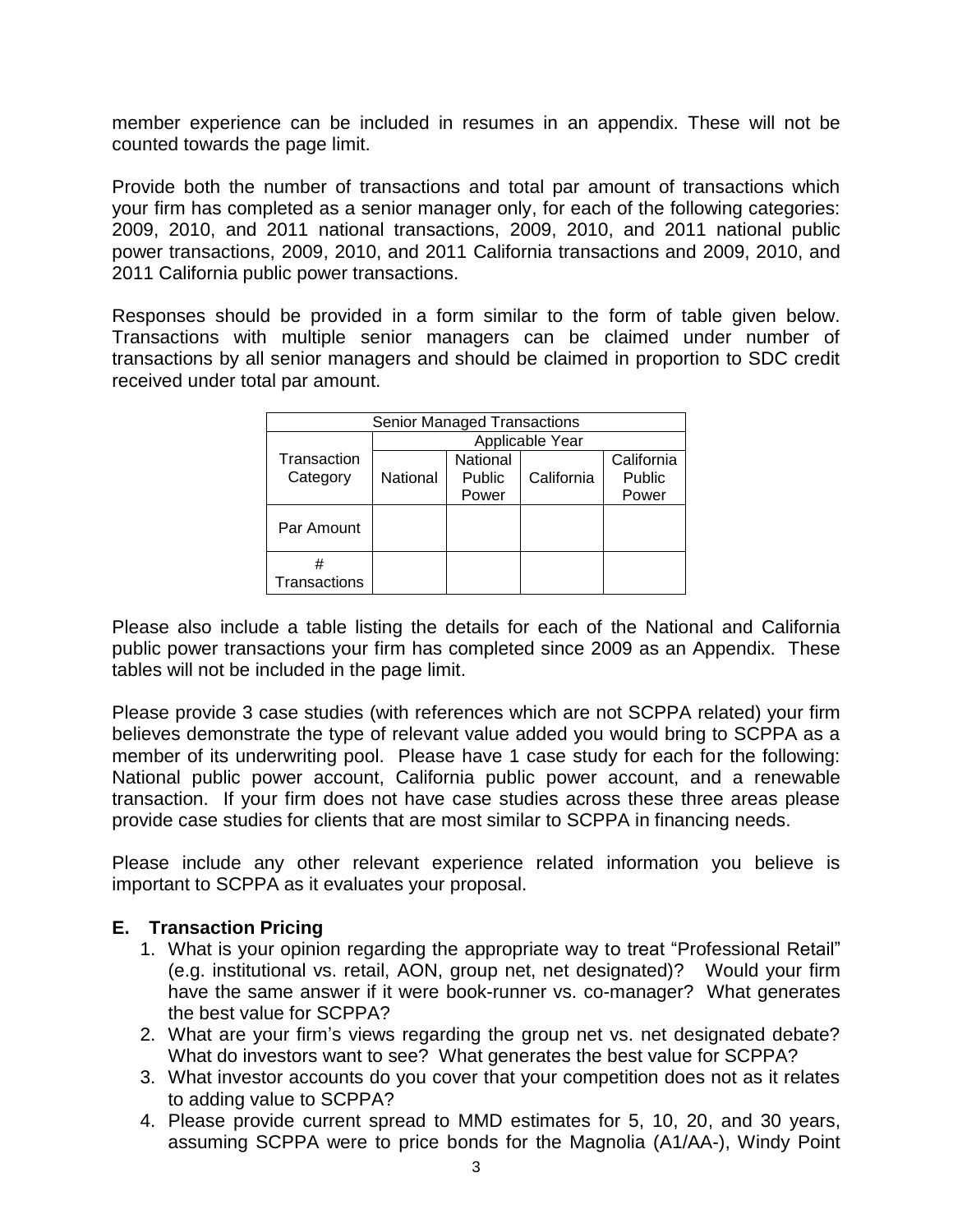(AA-/AA-) and STS (Aa3/AA-) projects. Please explain your justification for these spread levels, both by project and as it relates between projects.

- 5. Is there a penalty for JPA structures? If so, please detail why and what you assessed that penalty to be in the spreads above.
- 6. Please provide an example of when your underwriter added real value as a comanager on a transaction with regard to a pricing scale or the pricing discussion. Who from your desk would work on SCPPA's co-managed deals? If different than your proposed underwriter, please explain.
- 7. How should SCPPA judge performance by your firm as a co-manager on its bond sales?
- 8. Does SCPPA receive a "green" benefit on its renewable bond sales? If so, please detail how much and describe how. If not, please explain why and detail how you think your firm could generate benefit or not.

#### **F. Remarketing**

1. SCPPA is re-evaluating its remarketing agent pool. Please detail why you should continue to act as a remarketing agent or should be added to this role. Please provide head-to-head summary remarketing comparisons as available versus other current remarketing agents in SCPPA's pool. Which series of bonds do you believe SCPPA would receive the best value from your remarketing services?

#### **F. Other Qualifications (Not Required for Co-Manager Only Proposals)**

- 1. What structures do you suggest SCPPA pursue without 1603 grants to lower its all-in cost on renewable projects? In what way is your firm uniquely qualified with respect to these suggestions?
- 2. Is your firm an active participant in the tax-equity markets? If so, where are those activities housed for entities like SCPPA? Please detail your activity. For a wind project for SCPPA, similar to the Milford Projects, what rate would you demand to take the tax-equity from the project in today's market?
- 3. What level of modeling does your firm do for renewable projects? Please describe in detail what your firm can offer SCPPA.

### **G. Ability to Extend Credit**

- 1. Describe your firm's position on providing credit either in the form of a Letter-of-Credit, Standby Bond Purchase Agreement, or Direct Purchase to municipal issuers at the current time.
- 2. How much credit capacity does your firm currently have available for SCPPA, excluding credit facilities which are already in place?

#### **H. Fees**

SCPPA is not asking for fee proposals with this RFP. SCPPA reserves the right to negotiate appropriate fee arrangements at the time of any engagement based upon the specifics of the transaction and current market dynamics. We are interested in your firm's thoughts on some market dynamics as it relates to fees. It appears that over the last several months, market levels for takedowns have dropped precipitously as competition for league table rankings has increased. But there seemingly has developed a two tiered market on fees: an RFP driven market where issuers might see \$2.00 per bond takedowns for a 30-year sale and a negotiated market where issuers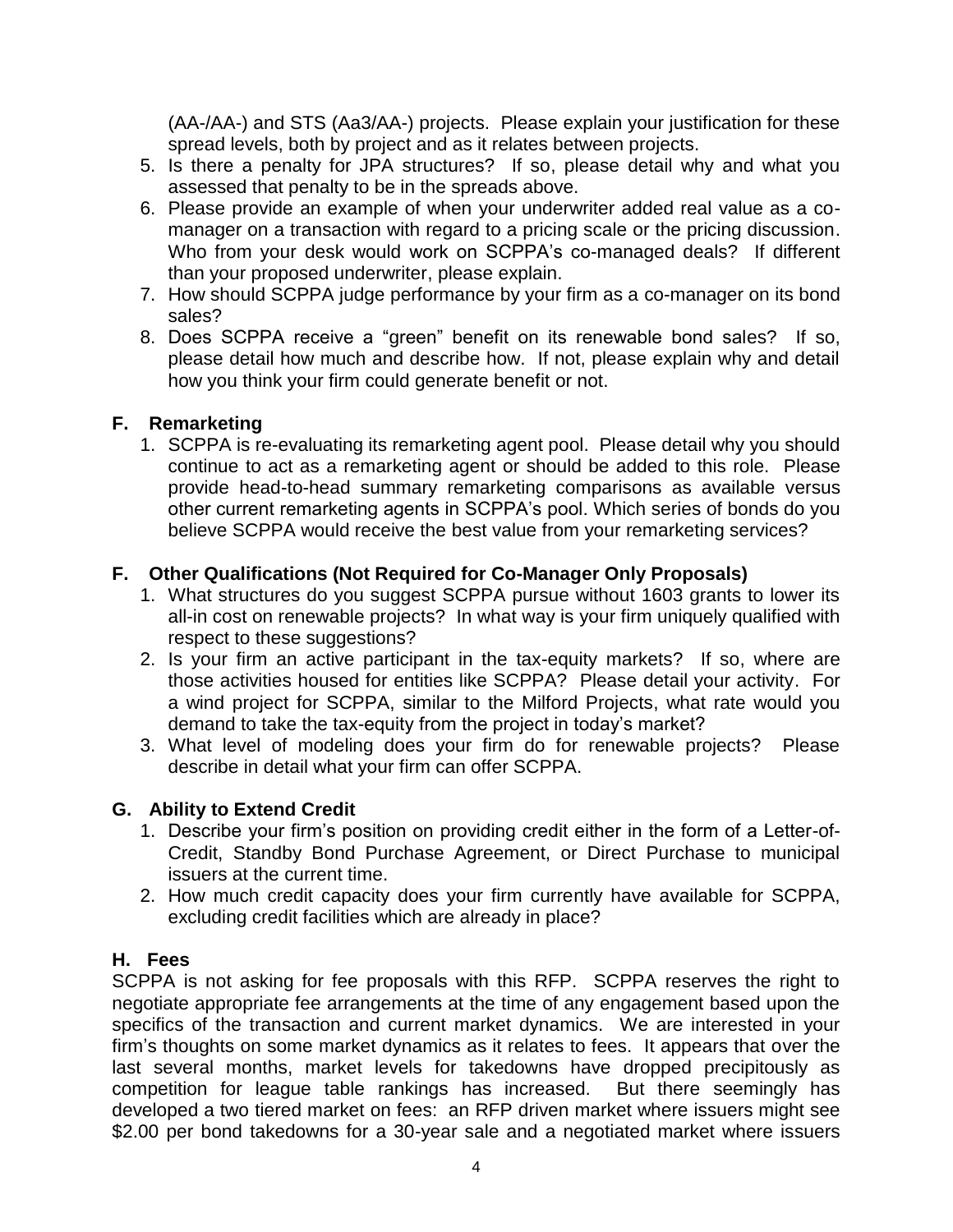will see a higher request e.g. \$5.00 per bond. There are several arguments made by firms around these two levels so we would ask you address these formally as follows:

- 1. Will your firm stock bonds if paid a \$2.00 takedown?
- 2. Do you believe that your firm will price as aggressively if paid a \$2.00 takedown vs. \$5.00? Can you please cite at least two specific pricing examples to support your statement?
- 3. What is SCPPA's value added for paying the higher takedown?

#### **I. Local, Minority or Woman Business Enterprise**

If applicable, please describe your firm as one of the following: Regional, Certified Minority-Owned or Minority- Owned/Women-Owned Business Enterprise.

If applicable, please describe your firm as either a MBE/WBE and please describe the ownership structure and the ownership percentages which have allowed your firm to maintain such a designation.

If your firm has offices with municipal finance bankers in California or is headquartered in California or has a municipal bond underwriting or trading desk in California, specify the locations of each.

#### **J. Conflicts/Disclosure**

Indicate any conflicts or potentially conflicting situations your firm might have in executing your proposal. Is your firm involved in any SEC or comparable investigation regarding sales methods, security dealings, underwritings or related practices? Please disclose the status of such matters.

# **Form of Recommendations**

Recommendations should not exceed 20 pages in length, excluding a one or two-page signed and dated cover letter and including appendices. Resumes should be included as an appendix and will not be counted towards this page limit. A summary of transactions should be included as an appendix as part of your firm's response to Question D, and will not be counted towards the page limit. No marketing information should be included within the resumes or transaction list. SCPPA encourages your firm to answer the questions herein as directly and succinctly as possible and to refrain from providing excessive marketing information other than that which is requested.

# **Terms and Conditions**

- 1. SCPPA reserves the right to reject any or all proposals.
- 2. SCPPA is under no obligation to execute a transaction as a result of this process.
- 3. SCPPA reserves the right to request clarification of information submitted and to request additional information.
- 4. Information in the recommendations will be deemed public and all recommendations will remain firm for a period of 90 days from the due date.